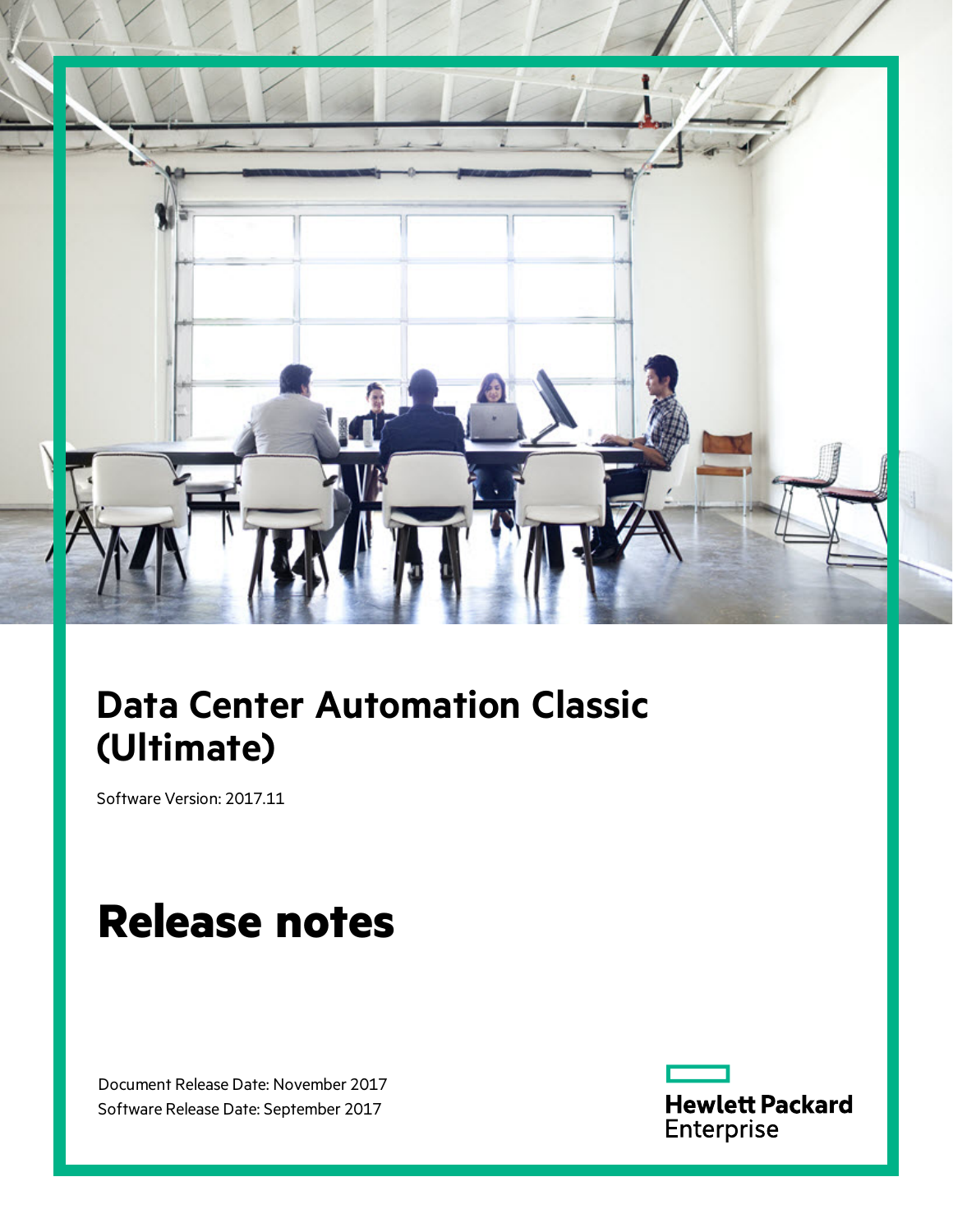### Legal Notices

#### Warranty

The only warranties for Hewlett Packard Enterprise products and services are set forth in the express warranty statements accompanying such products and services. Nothing herein should be construed as constituting an additional warranty. Hewlett Packard Enterprise shall not be liable for technical or editorial errors or omissions contained herein. The information contained herein is subject to change without notice.

#### Restricted Rights Legend

Confidential computer software. Valid license from Hewlett Packard Enterprise required for possession, use or copying. Consistent with FAR 12.211 and 12.212, Commercial Computer Software, Computer Software Documentation, and Technical Data for Commercial Items are licensed to the U.S. Government under vendor's standard commercial license.

#### Copyright Notice

© Copyright 2015 - 2017 Hewlett Packard Enterprise Development LP

#### Trademark Notices

Adobe™ is a trademark of Adobe Systems Incorporated.

Microsoft® and Windows® are U.S. registered trademarks of Microsoft Corporation.

UNIX® is a registered trademark of The Open Group.

This product includes an interface of the 'zlib' general purpose compression library, which is Copyright © 1995-2002 Jean-loup Gailly and Mark Adler.

### Documentation Updates

To check for recent updates or to verify that you are using the most recent edition of a document, go to: <https://softwaresupport.hpe.com/>.

This site requires that you register for an HPE Passport and to sign in. To register for an HPE Passport ID, click **Register** on the HPE Software Support site or click **Create an Account** on the HPE Passport login page.

You will also receive updated or new editions if you subscribe to the appropriate product support service. Contact your HPE sales representative for details.

#### Support

Visit the HPE Software Support site at: <https://softwaresupport.hpe.com/>.

Most of the support areas require that you register as an HPE Passport user and to sign in. Many also require a support contract. To register for an HPE Passport ID, click **Register** on the HPE Support site or click **Create an Account** on the HPE Passport login page.

To find more information about access levels, go to: <https://softwaresupport.hpe.com/web/softwaresupport/access-levels>.

**HPE Software Solutions Now** accesses the HPESW Solution and Integration Portal website. This site enables you to explore HPE Product Solutions to meet your business needs, includes a full list of Integrations between HPE Products, as well as a listing of ITIL Processes. The URL for this website is [https://softwaresupport.hpe.com/km/KM01702731.](https://softwaresupport.hpe.com/km/KM01702731)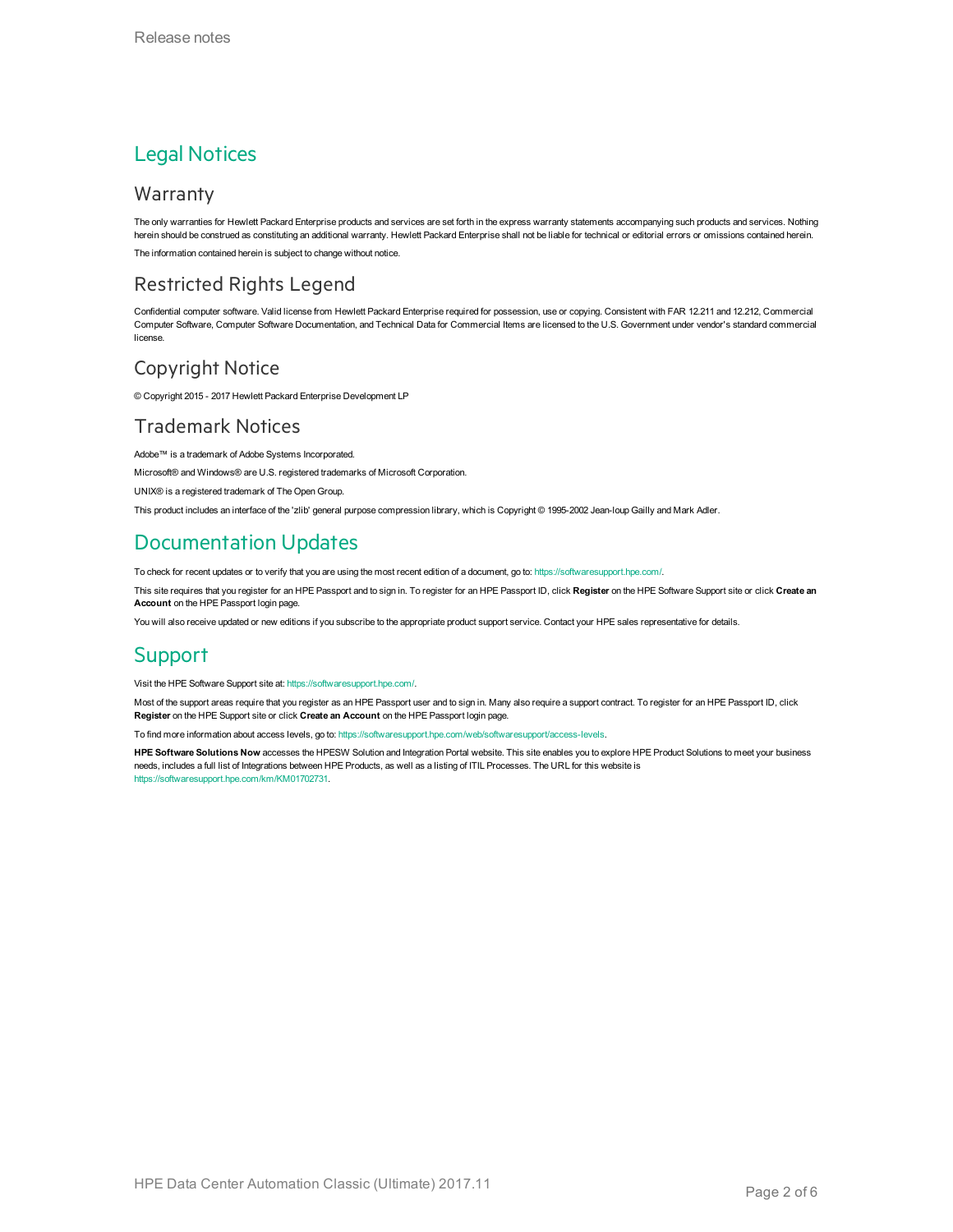### **Contents**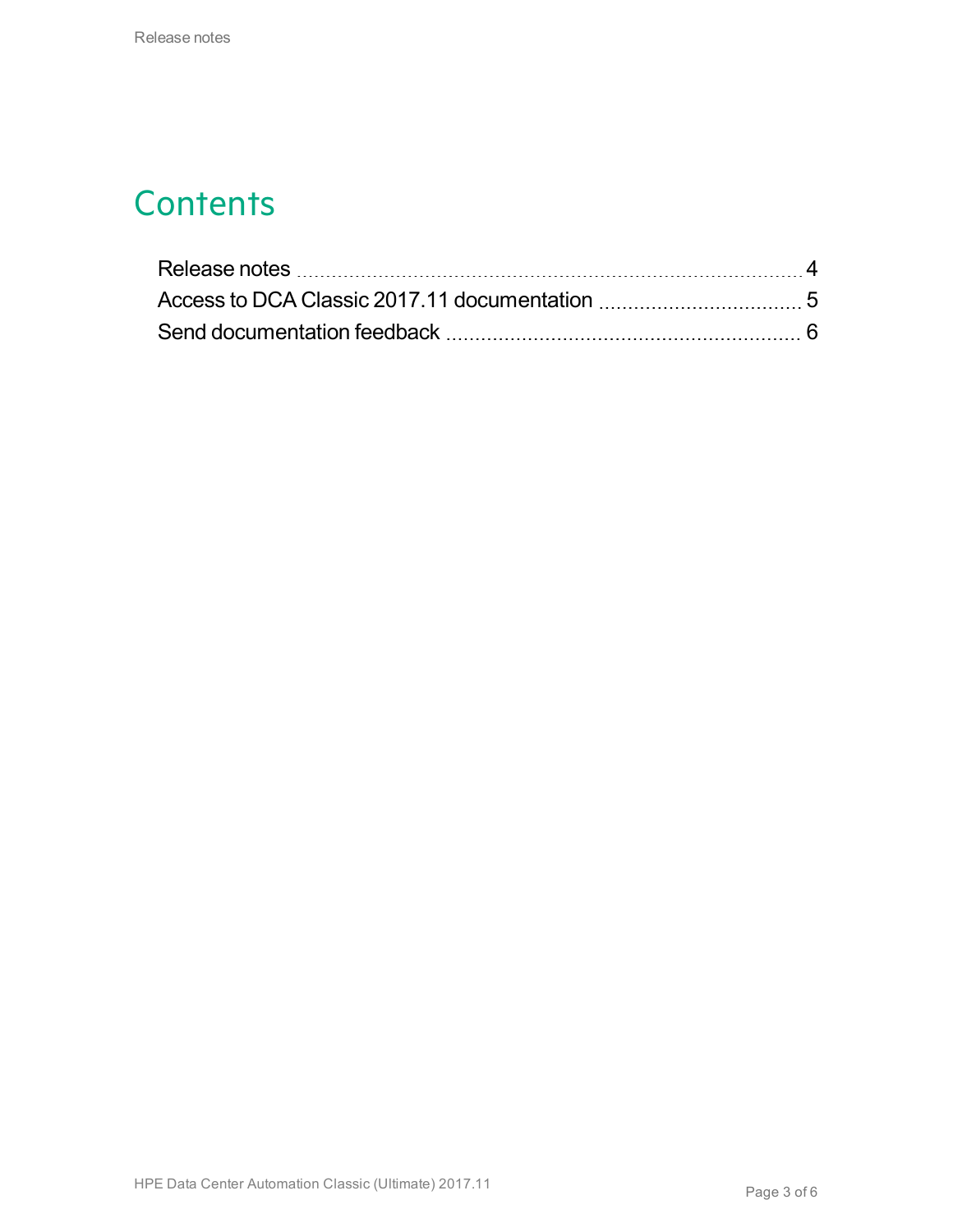### <span id="page-3-0"></span>Release notes

This section provides information about the Ultimate edition of the Data Center Automation Classic 2017.11 release.

This release is a fresh compilation of products in its entirety to provide a complete data center automation experience. Therefore, there is no upgrade path from any previous version of the DCA Suite to DCA Classic 2017.11.

The following products comprise the DCA Classic Ultimate edition:

- **.** Server [Automation](https://docs.software.hpe.com/SA/10.60/Content/Release_Notes/release_notes.htm) 10.60
- Operations [Orchestration](http://docs.software.hpe.com/OO/10.80/Content/ReleaseNotes_Welcome.htm) 10.80
- Database and [Middleware](https://docs.software.hpe.com/DMA/10.50.001/Premium/Content/Home.htm) Automation 10.50.001 Premium
- IT Operations [Compliance](http://docs.software.hpe.com/ITOC/1.20/Content/ITOC_Content/release_notes_cover_page.htm) 1.20
- [Operations](https://docs.software.hpe.com/OBR/10.20/Content/Home.htm) Bridge Reporter 10.20
- Cloud [Optimizer](http://docs.software.hpe.com/CO/3.02/Content/ReleaseNotes1.htm) (CO) 3.02

For more information about the products and support matrix details, see the product-specific documentation on the HPE [Software](https://softwaresupport.softwaregrp.com/) Support site.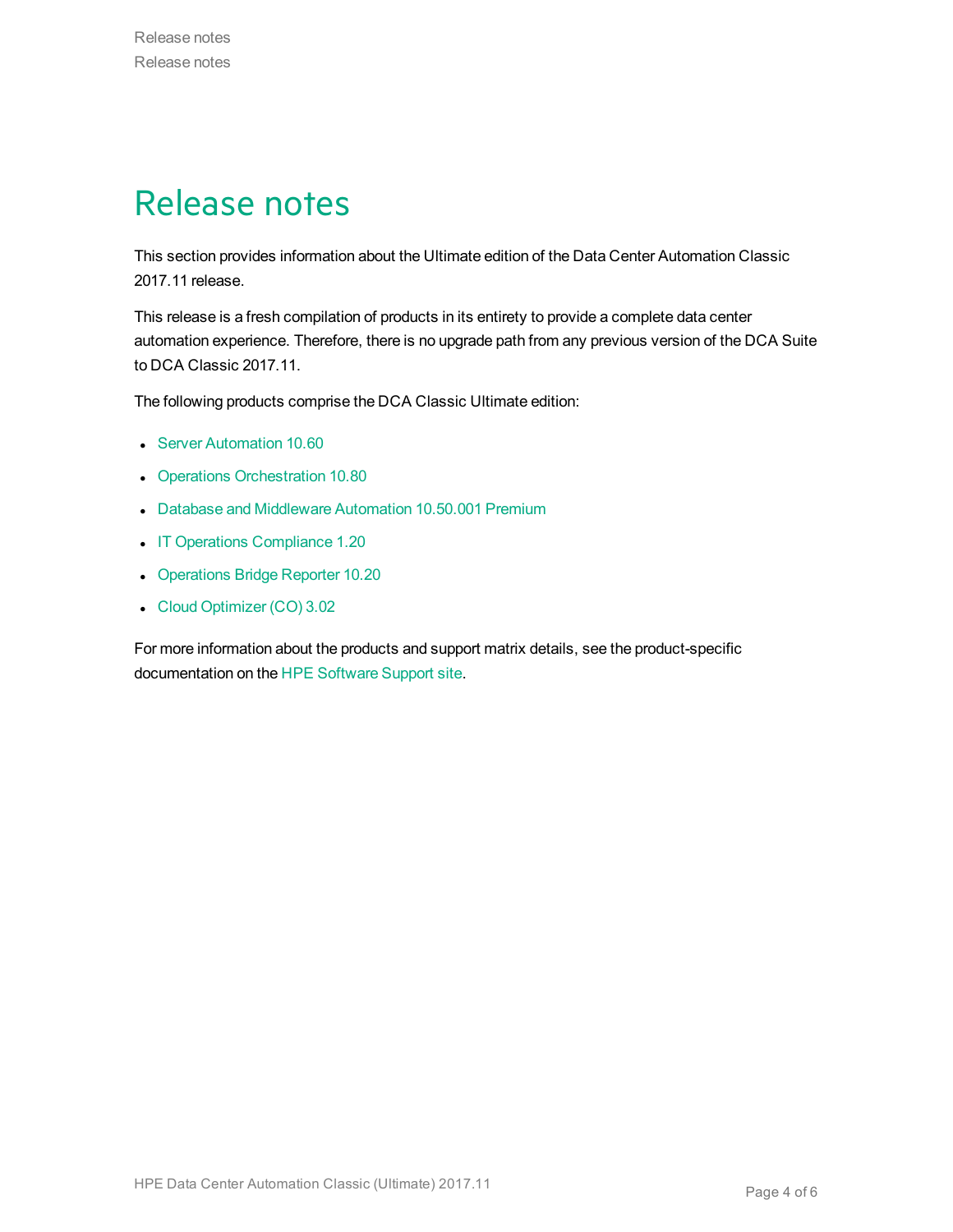# <span id="page-4-0"></span>Access to DCA Classic 2017.11 documentation

The DCA Classic 2017.11 documentation is available on the Micro Focus Software [Documentation](http://docs.software.hpe.com/) [Portal.](http://docs.software.hpe.com/)